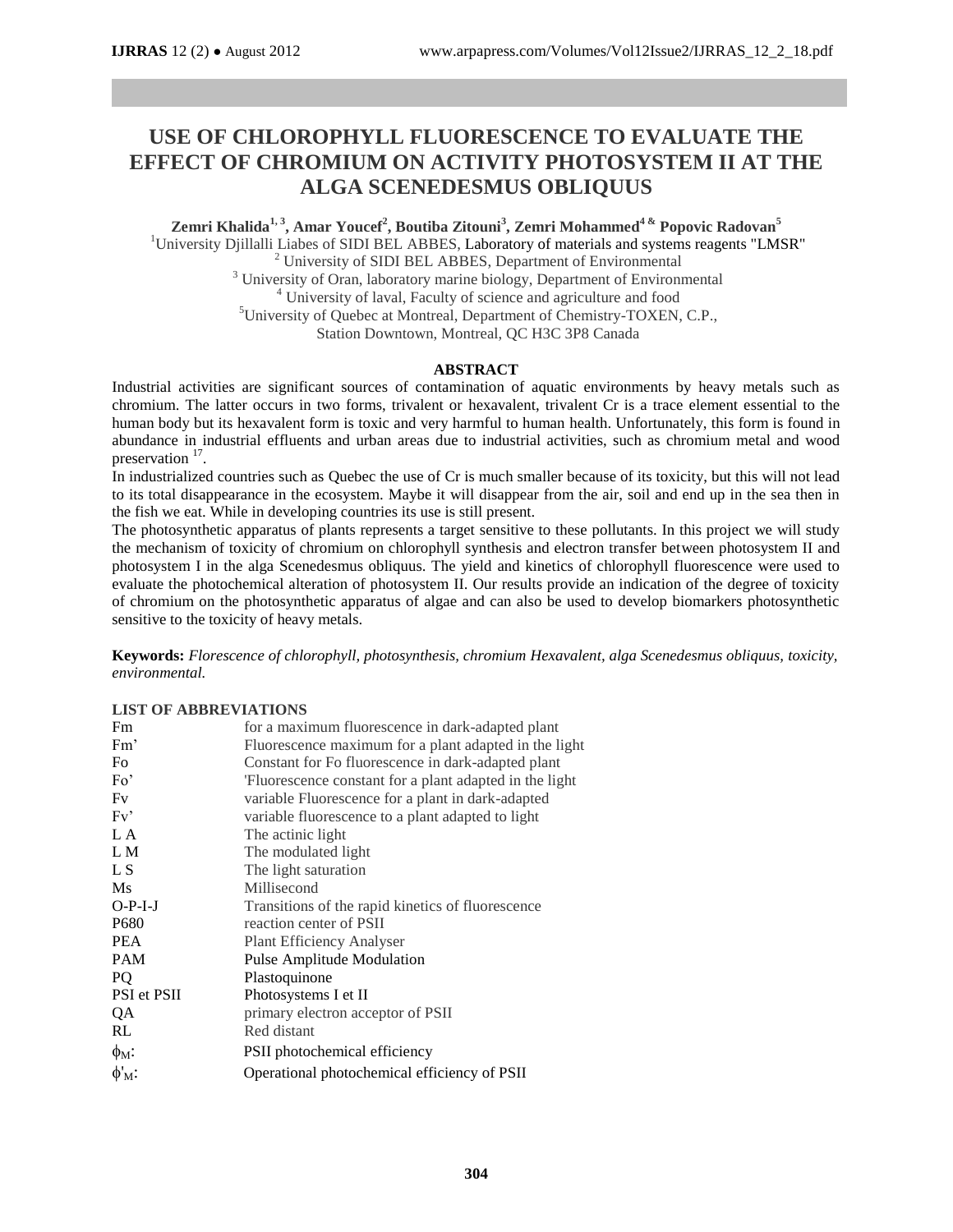# **1. INTRODUCTION**

Photosynthesis is the basis for maintaining all life on earth. Every living being needs energy for its life and growth, but only plants, algae and certain bacteria are capable of using solar energy for the synthesis of carbohydrates necessary for their growth. It is for this reason that photosynthetic organisms are of great importance on earth. They are primary producers of organic matter to the remains of terrestrial organisms. are primary producers of organic matter to the remains of terrestrial organisms. Mechanisms of photosynthesis are very sensitive to environmental pollution such as pollution of aquatic ecosystems with heavy metals, in particular, chromium (Cr). The latter occurs in two forms, trivalent or hexavalent. The trivalent Cr is a trace element essential to the human body; the hexavalent Cr is toxic and very harmful to human health. Unfortunately this form is found in abundance in the industrial and urban effluents due to industrial activities, such as leather tanning, the manufacture of paints and dyes, chromium metal and wood preservation <sup>17</sup>.

The effluent from tannery may contain concentrations of Cr between 2 and 5  $g / 1^{23}$ . In Quebec, the use of Cr is much smaller because of its toxicity, but this will not lead to its total disappearance in the ecosystem. Maybe it will disappear from the air, soil and end up in the sea then in the fish we eat.

The use of the mechanism of photosynthesis for the detection of such pollution can be considered as a bioassay very simple and fast that can compete with the first bioassay developed, such as lethal toxicity bioassays performed with fishes<sup>7</sup> or bioassays sub-lethal toxicity also performed on fishes<sup>21</sup>.

Chlorophyll fluorescence is very useful to study various fundamental aspects of photosynthesis. It is indicative of the photosynthetic activity and status of the device of photosynthesis. When plants previously adapted to darkness are illuminated, the intensity of chlorophyll fluorescence kinetics shows highly dependent photochemical reactions of photosynthesis<sup>13</sup>.

The inhibition of these reactions by a pollutant induces a decrease in the conversion of light energy into chemical energy which is reflected in the kinetics of fluorescence. Analysis of the kinetics of fluorescence is used to evaluate several parameters used as biomarkers of operation of the photosynthesis $^{17}$ . In higher plants, it was shown that Cr (VI) alters the photosynthetic apparatus by acting on several sites in the electron transport chain photosynthétics<sup>16</sup>.

The objective of this study is to evaluate the toxic effect of Cr (VI) on the functioning and structure of photosystem II (PSII) by analyzing the fast kinetics and multiphase (OPJI) using the PEA and Analysis of the kinetics modulated using PAM.

In this study we used the alga Scenedesmus obliquus as a bioindicator because of its high sensitivity to heavy metals.

# **2. CHLOROPHYLL FLUORESCENCE INDICATOR OF PHOTOSYNTHESIS**

# **2.1 Introduction**

The absorbed light energy that is not used for photochemistry of PSII can be dissipated by non-radiative pathways or by chlorophyll a fluorescence of PSII. The amount of energy dissipated by the fluorescence depends on the competition between these three routes of dissipation of energy. Dissipation of energy through photochemical associated with electron transport between PSII and PSI determines the yield and loss of fluorescence. The fluorescence can be used to study how the electron transport and mechanisms of energy transfer in photosynthesis. This approach has been used repeatedly to study the effects of pollutants and environmental conditions on photosynthesis. The fluorescence of chlorophyll a (HPLC a) represents only part of the energy collected by harvesting antennae of PSII that is not converted into chemical energy by charge separation in PSII reaction center. When a molecule of HPLC or receives a photon excitation energy transmitted by a neighboring molecule, it becomes unstable in an excited state of high energy. This form of HPLC returns to a lower energy level (steady state) in several ways: either by transferring an electron to a pheophytin molecule to the reaction center (photochemistry) or by transferring the excitation energy to a molecule neighbor, or by dissipating the energy as heat (non-radiative de-excitation) or either by emitting a photon (fluorescence). The fraction of energy dissipated by fluorescence depends mainly on the competition between the process of de-excitation. The de-excitation by photochemical means, and therefore the electron transport between PSII and PSI, plays an important role in the level of fluorescence dissipated. For this reason, the fluorescence can be used to study how the electron transport and mechanisms of energy transfer in photosynthesis, since all the elementary processes which constitute photosynthesis are highly interdependent.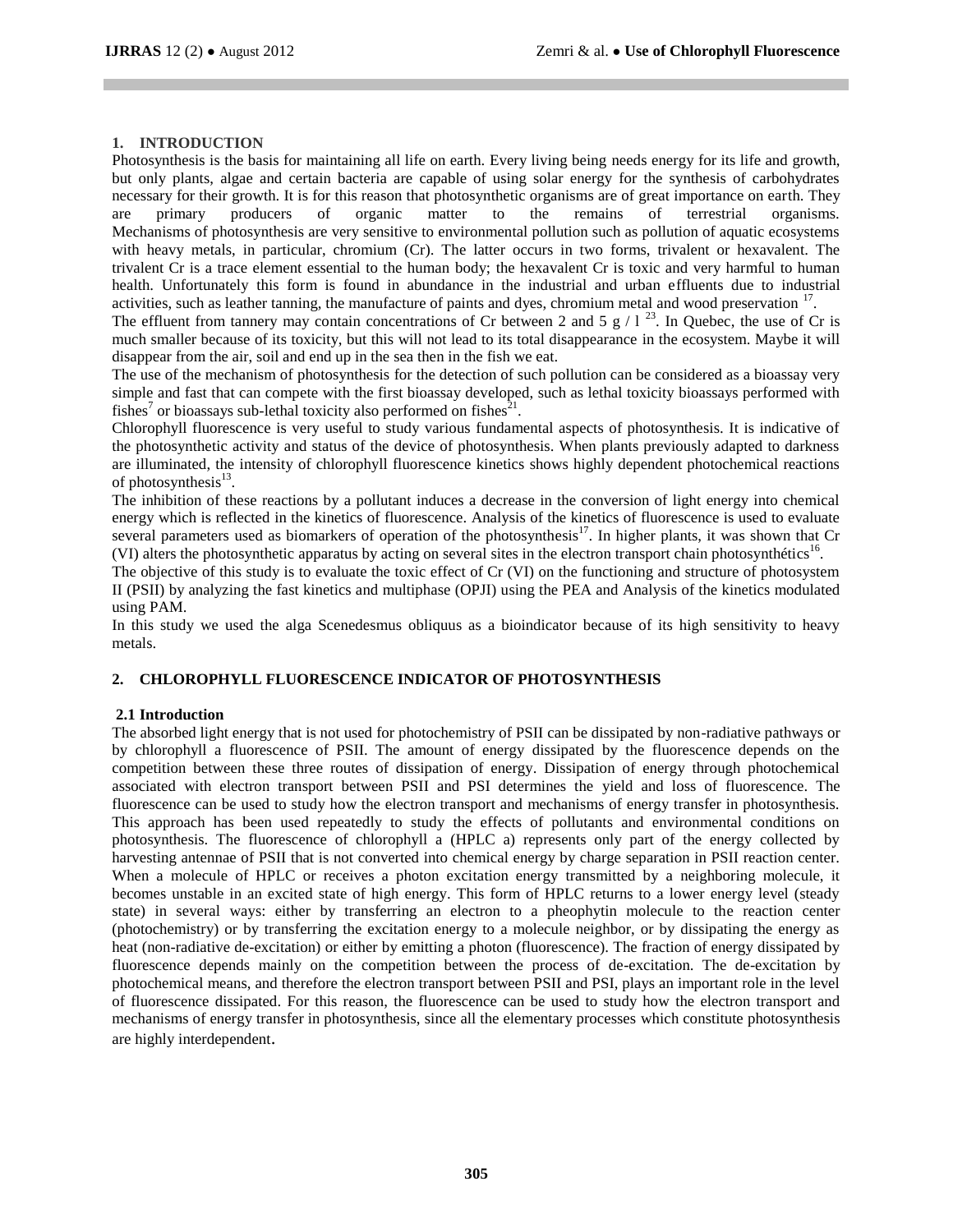

*Figure1. Pathways of energy dissipation of excited chlorophyll (From Müller et al., 2001).*

#### **2.2 The fast kinetics and multiphase fluorescence**

Kautsky and Hirsh (1931) had discovered that green algae, previously adapted to darkness, had a fluorescence yield which varied over time under continuous illumination. The variable fluorescence was then known until today as the "Kautsky effect". It is now well established that in vivo measurement of the fluorescence emission of HPLC (a) depends on the redox state of the primary electron acceptor of PSII, QA. When the fluorescence rises the QA is reduced QA and it decreases when the latter is re-oxide. Many transitions have been identified on the kinetics of fluorescence (OJIP), each representing different states of the photochemical activity of PSII and its interaction with the PSI.



Figure2. Fluorescence induction curve showing transitions OJIP, measured on a logarithmic time scale (From Guissé et al. 1995).

#### **2.3 The kinetics of the modulated fluorescence**

The method for measuring the kinetics of fast polyphasic fluorescence is imprecise to determine the level of Fo (in an approximate way) which involves some error in this value and the resulting parameters. Furthermore, this measurement method does not detail the components of the fluorescence related to the energy dissipation (quenchings photochemical and non-photochemical).

By using a modulated fluorimeter introduced in the last twenty years, allows an adequate determination of Fo and a better understanding of the relationship between the fluorescence yield and photosynthetic functions. The principle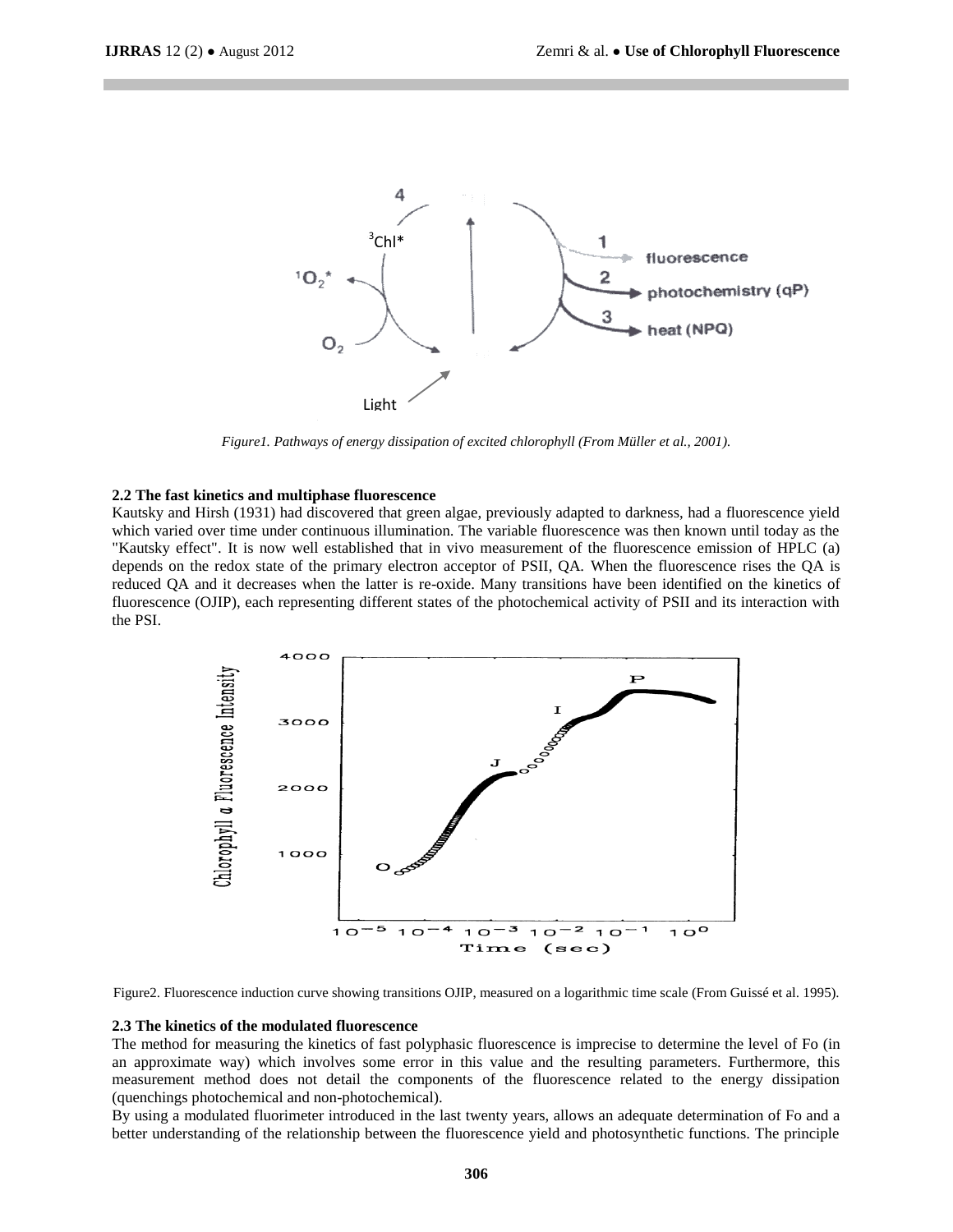of this fluorometer based on the use of three types of light sources. The first light (analytical), used to measure the fluorescence intensity is too weak to change the state of redox PSII. This light source is modulated allowing the detection system to measure the fluorescence emitted only to the frequency and phase of the modulated light and so have no interference with other light sources. The second light source (actinic light) is used to induce photosynthesis. A third light source (light saturation) of very high intensity, used to close the reaction centers, allows the determination of yields and photochemical component of fluorescence on quenching photochemical and non-photochemical.

The constant fluorescence of a plant in dark-adapted (Fo) was measured using analytic modulated light (LM). The maximum fluorescence (Fm) is induced by a flash of light saturation (LS) which causes the reduction of all QA. Change in fluorescence level (F) under continuous illumination occurs with actinic light (LA) and which initiates transport of electrons. Simultaneously, the maximum level of fluorescence (F'M) is obtained using flashes of light saturation (LS) periodically every 40 seconds. In the steady state of electron transport, the actinic light is turned off and a far red light (RL) is used to obtain the level of Fo representing the fluorescence when all PSII reaction center is in an "open" state for a sample adapted to light (Figure.3).



*Figure 3. Modulated fluorescence kinetics obtained by the use of a fluorimeter WFP.*

# **3. MATERIALS AND METHODS**

The culture algae Scenedesmus obliquus was made in a two liter Erlenmeyer flask with an addition of one liter of sterile culture medium specific (Kessler). The flask is closed by a cap containing two holes, one for a long glass rod which is used to enter the air. This rod is connected by a pipe connected to a pump tank, and the other hole for a short glass rod which is used for air outlet. The two rods are provided with a syringe filter containing pores of 0.2 microns to avoid contamination of the culture.

#### **3.1 Treatment in Chrome**

Algae were exposed to different concentrations of chromium (K2Cr2O7)0.25, 0.50, 1, 5, 10 ppm for 24 and 48h.The cultures were incubated at 26°C under an illumination of 88 containing μmol.m-2.S-1.

After exposure, their chlorophyll were retrieved in methanol (by the method described below), then measured by spectrophotometry to calculate the volume of the solution of seaweed necessary for filtration. Algae collected on filters were measured by fluorimetry.

#### **3.2 Measurement of chlorophyll fluorescence kinetics**

Algae have been previously adapted to darkness for 30 min prior to fluorescence measurements. The kinetics of induction and rapid polyphasic chlorophyll fluorescence has been measured with a fluorometer Handy PEA (Plant Efficiency Analyser). The induction kinetics of fluorescence was obtained by a flash of light with an intensity of 3000 μmol.m-2.S-1.

The kinetics of modulated chlorophyll fluorescence was measured with a fluorometer PAM (Pulse Amplitude Modulation).The fluorescence Fo is measured by applying a continuous and modulated low intensity when all PSII reaction centers are open. A saturating flash was used to evaluate the maximum fluorescence Fm, where all reaction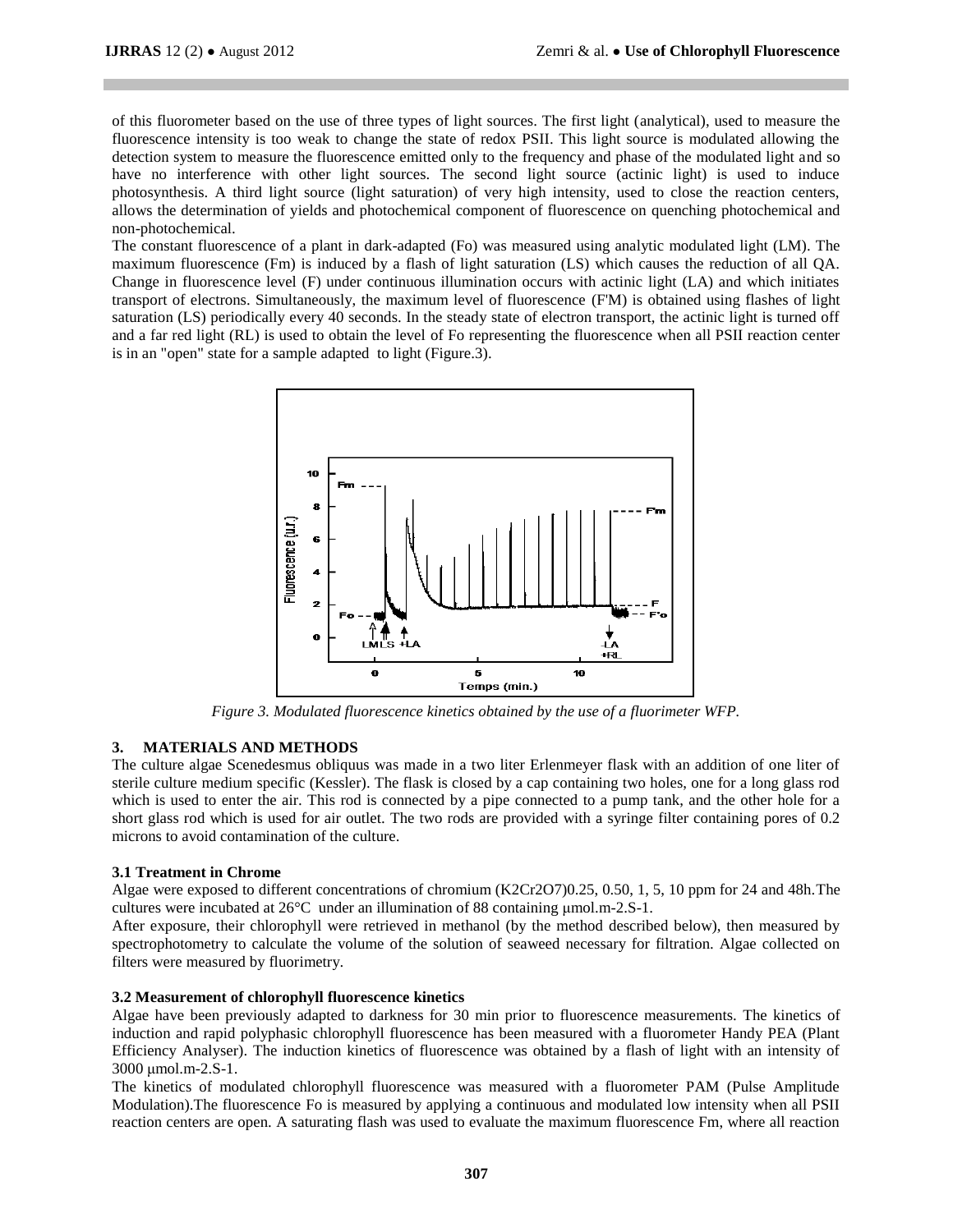centers are closed. Actinic light is used to measure the continuous fluorescence emission reaching a steady state and during which the maximum fluorescence Fm 'is evaluated periodically (every 40 seconds). A distant red light is applied to oxidize the electron transport chain to measure the level of fluorescence Fo '.

#### **3.3 Protocol for extraction of chlorophyll in methanol**

- 1. Take 1ml of the suspension of seaweed and put it in a centrifuge tube;
- 2. Centrifuge for 10 minutes at 9800 xg and 5 ° C;
- 3. Getting rid of the supernatant and resolubilized pellet with 2 ml of algae in 100% methanol;
- 4. Place in a bath at 65 ° C for 10 minutes with marbles to prevent evaporation of methanol;
- 5. Let the methanol stands until it reaches room temperature;
- 6. Centrifuge for 10 minutes at 9800 xg and  $5^{\circ}$  C;
- 7. Get about 1.5 ml of supernatant;
- 8. Take the absorbance at wavelengths of 652.4 nm and 665.2nm;

9. The formula for determining the total concentration of chlorophyll is (24.93\* ABS652.4 +1.44\* ABS665.2) \* 2/1 (2/1: dilution factor)

# **4. RESULTS AND DISCUSSION**

From the results obtained, we noticed that the change in fluorescence caused by chromium was proportional to the concentrations used.

#### **4.1 Concentration of chlorophyll**

After exposing the algae to different concentrations of Cr we calculated the concentration of chlorophyll solutions for our various algae; we found that the chlorophyll concentration decreased with increasing Cr concentration. This makes sense especially after 48hours. Therefore, the Cr exposure causes a decrease in the synthesis of chlorophyll in the alga Scenedesmus obliquus. With prolonged duration of exposure there is a significant decrease in the synthesis of chlorophyll.(Fig. 4)



*Figure 4. Concentration of chlorophyll after exposure to Cr at various concentrations for 24h and 48h*

#### **4.2 The measurement of fast kinetics**

The measurement of fast kinetics and multiphase (OPJI) shows that after an adaptation of algae in the dark, the fluorescence yield for the transition O (Fo) is the emission of light energy by chlorophyll antenna of PSII, excitement before going to the reaction center. At this level, the reaction centers are open and the QA is completely oxidized, because the energy is not sufficient to induce the separation of charge<sup>12</sup>. Normally, the yield of Fo is constant, however, the performance change of Fo is an alteration of pigment-protein complexes associated with PSII. This was not observed after exposure to Cr for 24 h (Fig. 5), however, algae exposed for 48 h treated with 10 ppm Cr had an increase of Fo, Fo value increases when the protein II reaction center are damaged or when the chlorophyll antennae are disconnected from the PSII complex under the effect of environmental stress  $2,13$ . This explains an alteration of light harvesting antennae of PSII to a concentration of 10 ppm after exposure for 48 h. (Fig. 6). When the excitation energy is sufficiently high collared to the reaction center of PSII charge separation may be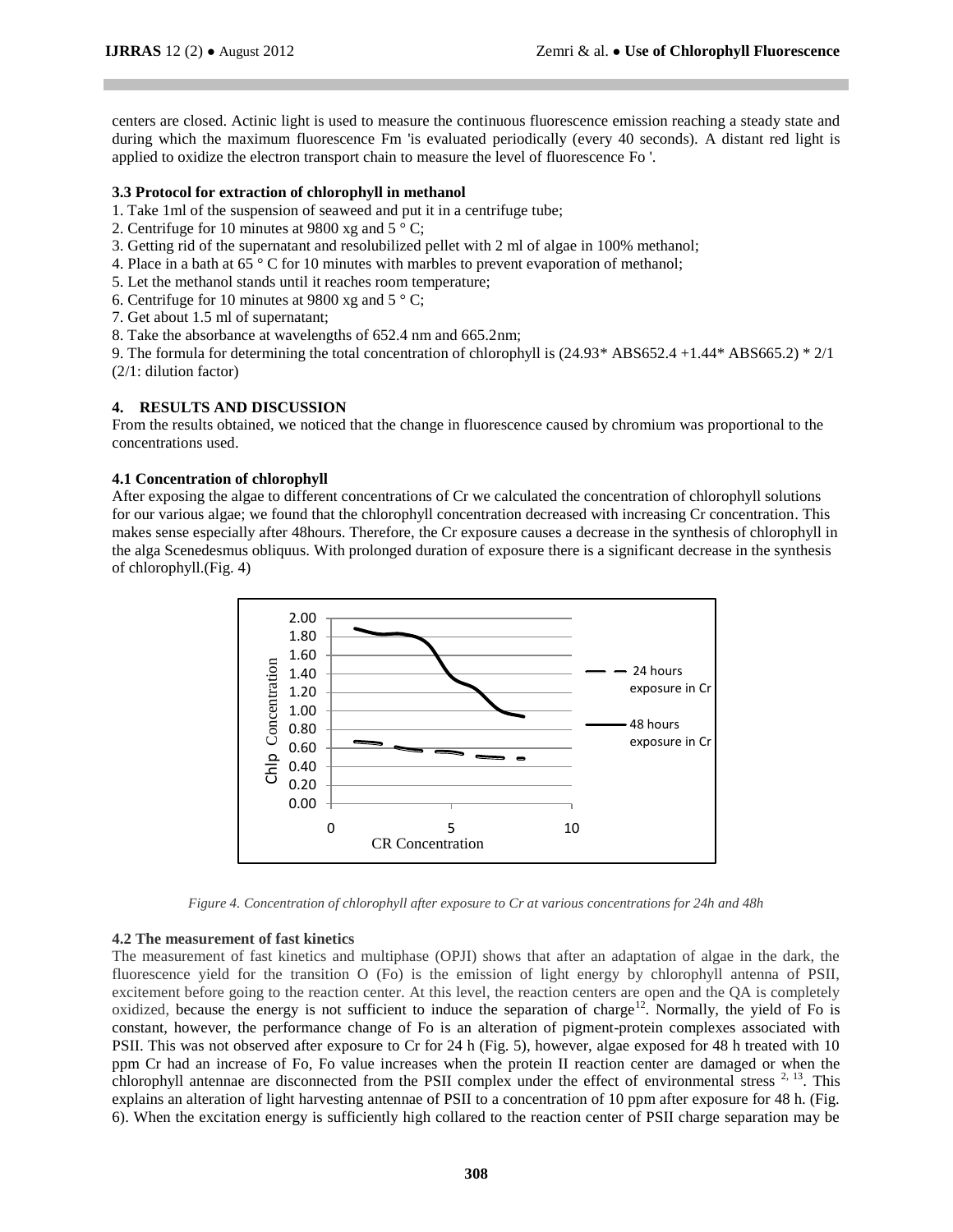effected by the reaction of the photolysis of water (which is the electron donor), the primary acceptor electron (QA) is reduced causing an increase in the fluorescence to the transition  $(J)$ <sup>20</sup>. This indicates the efficiency of electron transport through the  $QA^{5}$ ,  $^{12}$ .

Our results show that 24 hours exposure show a small decrease for the three elevated 1, 5and 10 ppm concentration of Cr. On the other hand, after 48hours of exposure, the decrease is very remarkable, proving that there was an alteration of the electron transport via the primary acceptor QA.

The level of fluorescence during the transition (JIP) determines the rate of reduction of plastoquinone pool (which will transfer the electrons to PSI) $<sup>4</sup>$ .</sup>



*Figure 5. Induction of fluorescence affected by different concentrations of chromium after exposure for 24 hours*



*Figure 6. Induction of fluorescence affected by different concentrations of chromium after exposure for 48 hours*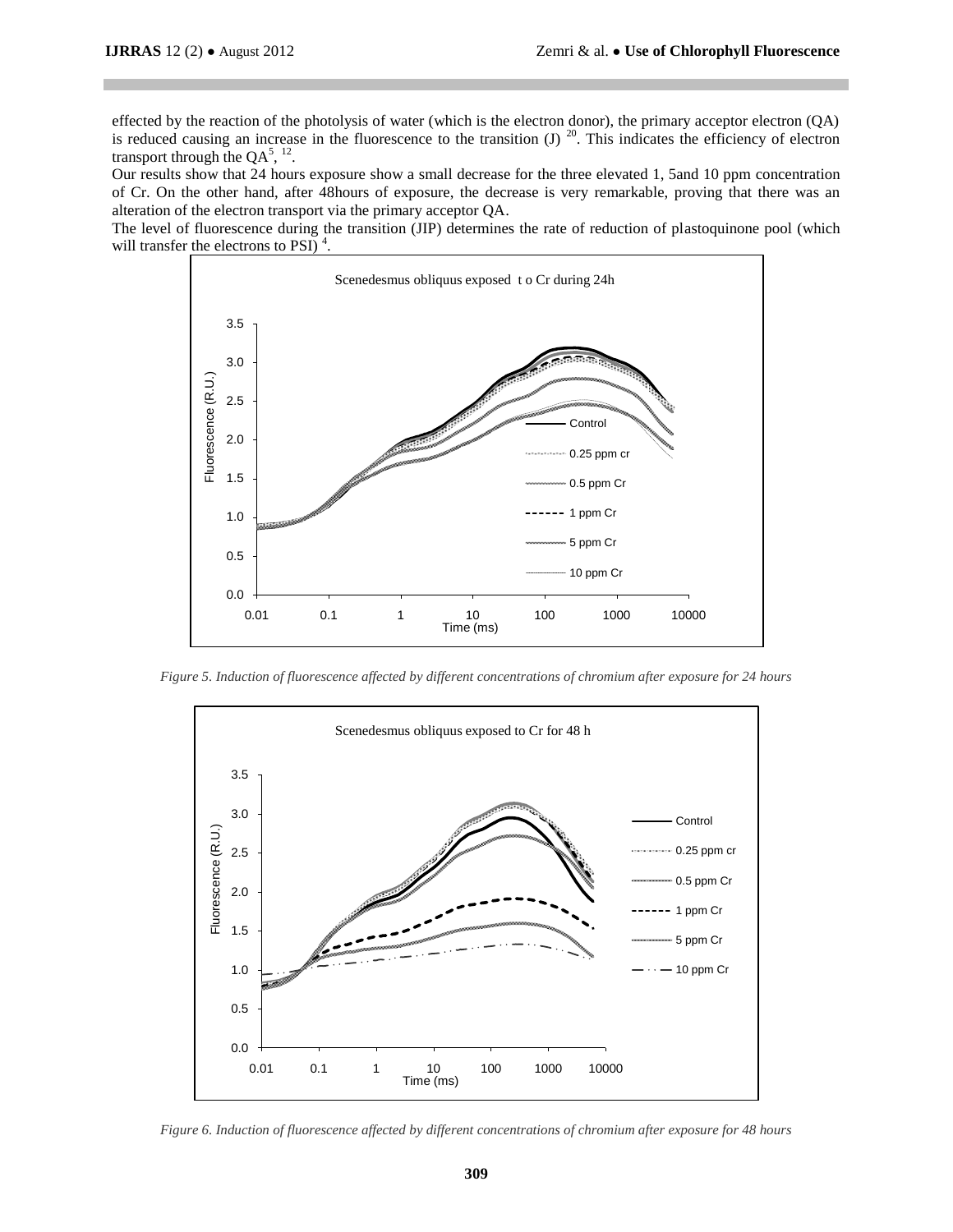We note that the maximum fluorescence Fm decreases from levels 1, 5 and 10 ppm of Cr (Fig. 7) so the system of electron transport between QA and the PQ is affected.

For a plant adapted to darkness, the photochemical efficiency of PSII (ΦM) can be calculated as following:  $\Phi M = Fm-Fo/Fm = Fv / Fm<sup>1</sup>.$ 

This parameter represents the quantum yield of electron transfer reaction center P680 to primary electron acceptor QA3. In this study we observed a significant decrease in the ratio Fv / Fm (Fig. 8), especially after exposure for 48 hours and this for the highest concentrations of Cr 1, 5 and 10 ppm which brings us to say that the electron transfer reaction center P680 and the primary acceptor QA begins to affect the concentration from 100uM.



*Figure 7.Effect of chromium at different concentrations on the maximum fluorescence Fm*



*Figure 8. Effect of chromium at different concentrations on the ratio Fv / Fm*

#### **4.4 The measurement of the kinetics of modulated fluorescence**

The technique of modulated fluorescence (PAM) allows a better understanding of the mechanisms of energy dissipation in photosystems<sup>17,22</sup>. The use of a modulated light actinic and saturation, allows the analysis of chlorophyll fluorescence (a) at different stages of oxidation of electron carriers associated with PSII and  $PSI^{20}$ . After adaptation of algae in the dark then submit them to a modulated light of low intensity, the absorbed energy is sufficient to induce a charge separation in reaction center (P680) which is in an open state (oxidized), so that modulated light will allow measurement of fluorescence Fo which is not always constant and depends on the state of energy transfer between the light harvesting antennae and reaction centers of PSII. In our results the Fo was not influenced by treatment with Cr, therefore,Cr concentrations used at an exposure of 24 hours (Fig. 9) do not affect the light harvesting antennae of PSII. It is the same conclusion that wehad when we were using the PEA.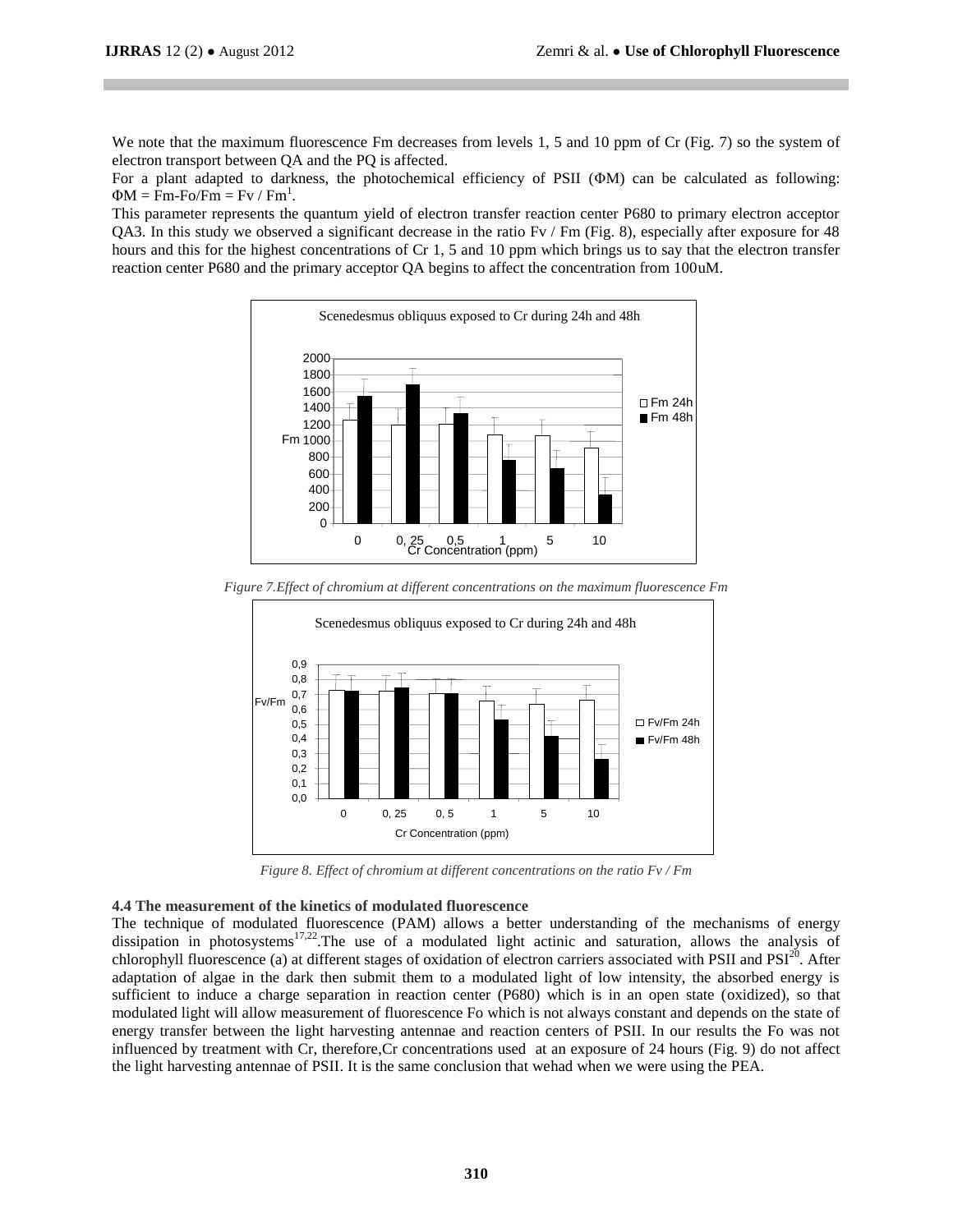

*Figure 9. Kinetics of modulated fluorescence of Scenedesmus obliquus treated by the Chromium exposure of 24 hours, obtained by using a PAM Fluorometer*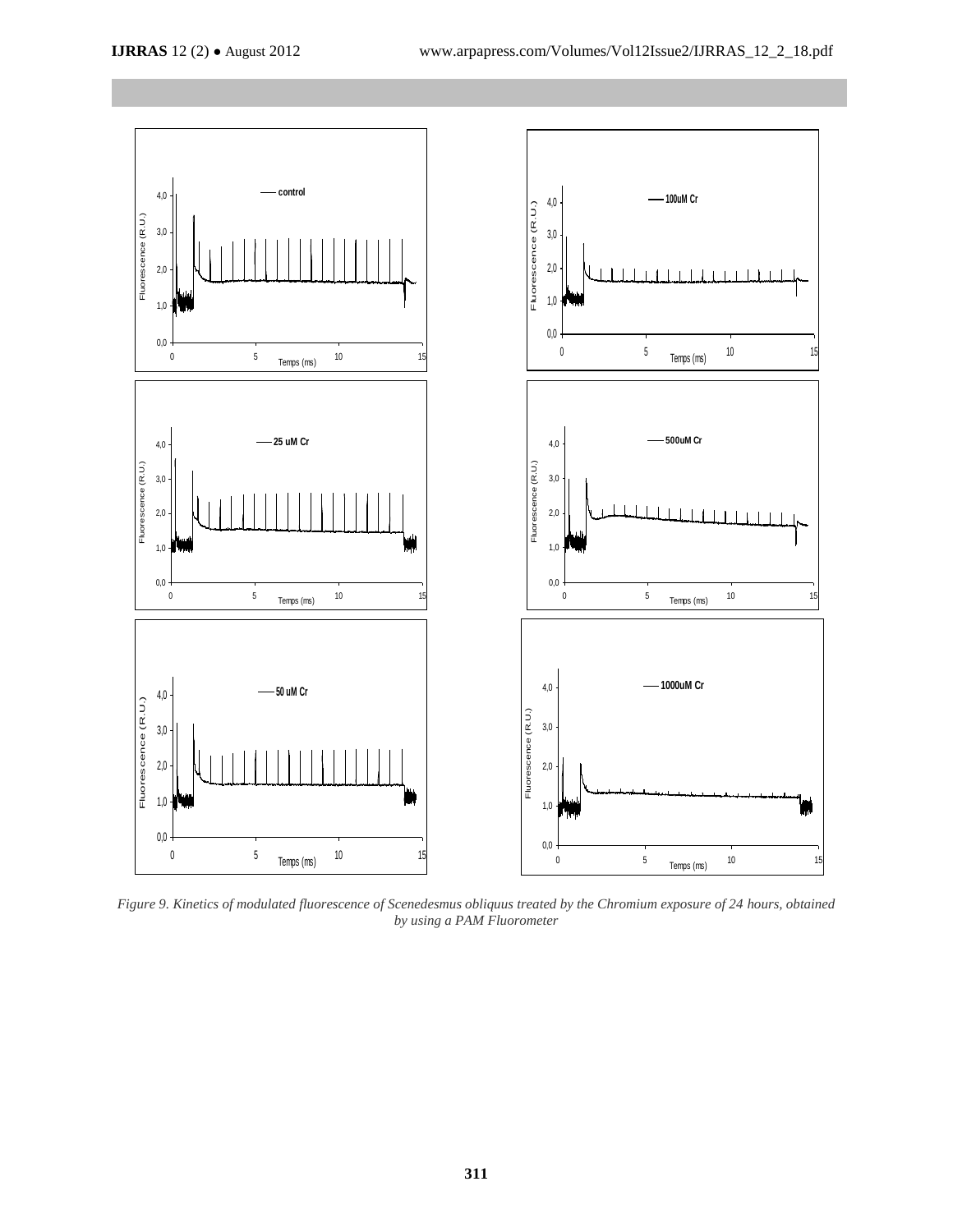.

By saturating flashes of light it permits us to determine the maximum yield of fluorescence Fm, when PSII reaction centers are closed, so the QA is reduced. We noted that the Fm decreases as the Cr concentration increases; this proves that Cr affects electron transport system via the QA. The ratio Fv / Fm represents the quantum yield of electron transport in the reaction center primary acceptor QA (for algae adapted in the dark), the results show a decrease with increasing concentration of Cr (Fig. 10).

The illumination of the algae by actinic light (light energy in which the photosynthetic apparatus function normally) is used to analyze the kinetics of fluorescence linked to electron transport between PSI and PSII. Sending flashes of saturated light permits the fluorescence to obtain the yield of Fm ', where the reaction centers of PSII will closed  $6, 11$ . We observed a significant decrease in the Fm 'with increasing Cr concentration, especially at a concentration of 10 ppm, the Fm' is almost zero, this explains a complete alteration of the electron transport system

Actinic light is turned off and a distant red light is used to obtain the fluorescence yield of Fo' which represents the reaction center of PSII in the open state when the plant is adapted to the light<sup>11</sup>, <sup>20</sup>. At this level, a proportion of PSII reaction centers closed in these lighting conditions, the photochemical efficiency of PSII quantum yield is proportional to the energy transfer between P680 and QA in the steady state transport of electrons. From the values of Fo ', Fm' representing distinct transitions on the kinetics of modulated fluorescence, we can calculate Avery significant parameter which is ΦM' qui; that represents the operational photochemical efficiency of PSII.  $\Phi M$  '= Fm'-Fo' / Fm '= Fv' / Fm'<sup>8</sup>.

We find that the ratio Fv  $/$  Fm' decreases with increasing Cr concentration of 10 ppm (Fig. 11), this means that the balance in the regulation processes of electron transport between PSII and PSI is impaired.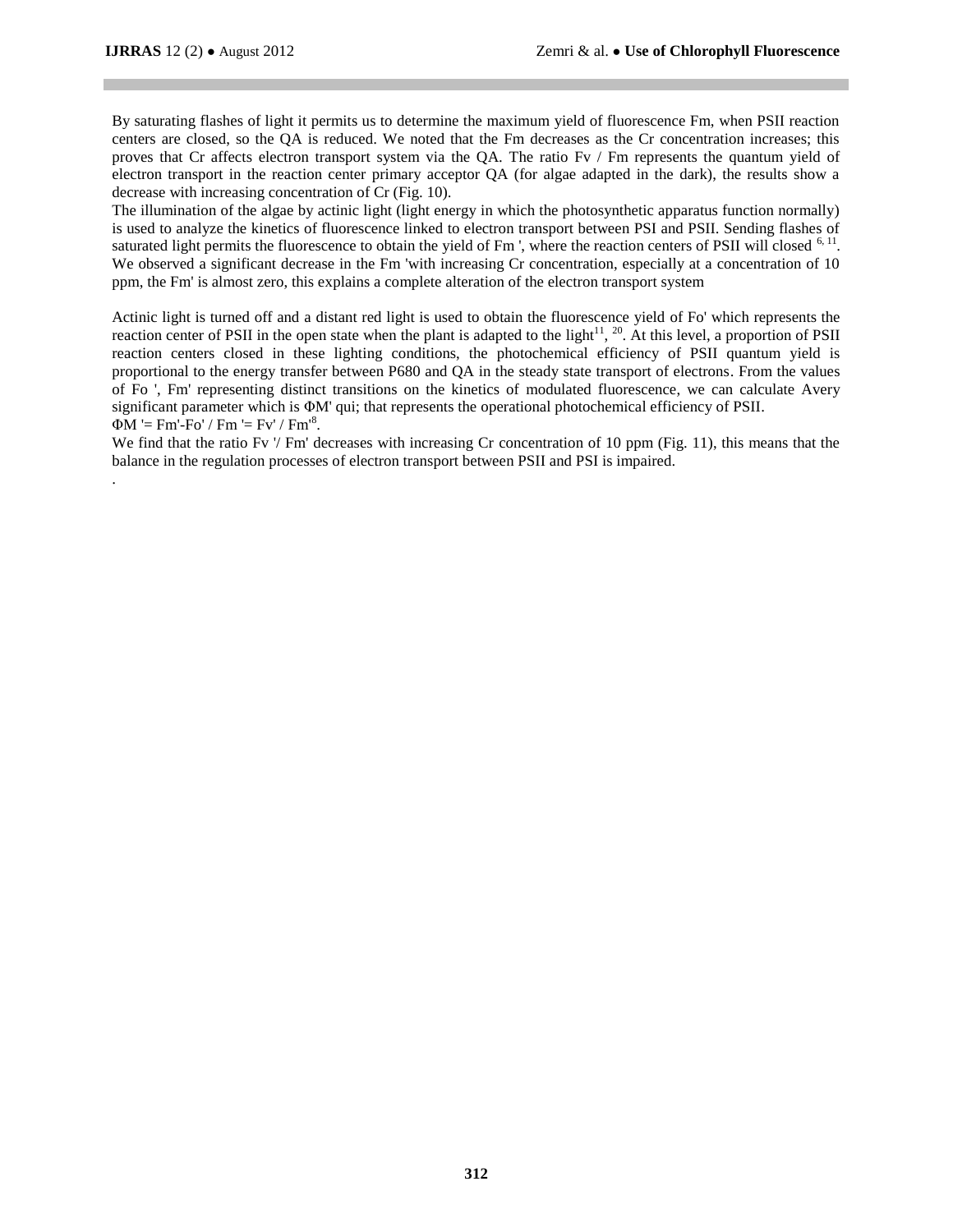

*Figure 10. Effect of chromium at different concentrations on the ratio Fv / Fm*



*Figure 11. Effect of chromium at different concentrations on the ratio Fv '/ Fm'*

# **5. CONCLUSION**

The Cr affects the photosynthetic apparatus of algae:

- At 10 ppm Cr, there was an increase in the fluorescence Fo, therefore an alteration of light harvesting antennae of PSII.
- From 1 ppm Cr we noticed an important decrease in fluorescence, which shows a degradation of the electron transfer system.
- The Fv / Fm decreased when the concentration of Cr increases, as a consequence of damage to PSII.
- The Fv '/ Fm' decreases when the concentration of Cr increases, in fact impaired electron transfer between PSII and PSI.

# **6. GENERAL CONCLUSION**

The use of chlorophyll fluorescence as an indicator of toxicity of chromium is a simple and fast method. It gives us an indication of the photosynthetic apparatus of the algae. Therefore, we could use this as bioassays to detect environmental stress.

# **7. ACKNOWLEDGEMENTS**

I want to thank all the people who helped me complete this small study. In particular Mr. Radovan Popovic, Lab Director of TOXEN and the whole team at the Toxicology Research laboratory at the University of UQAM in Montreal.